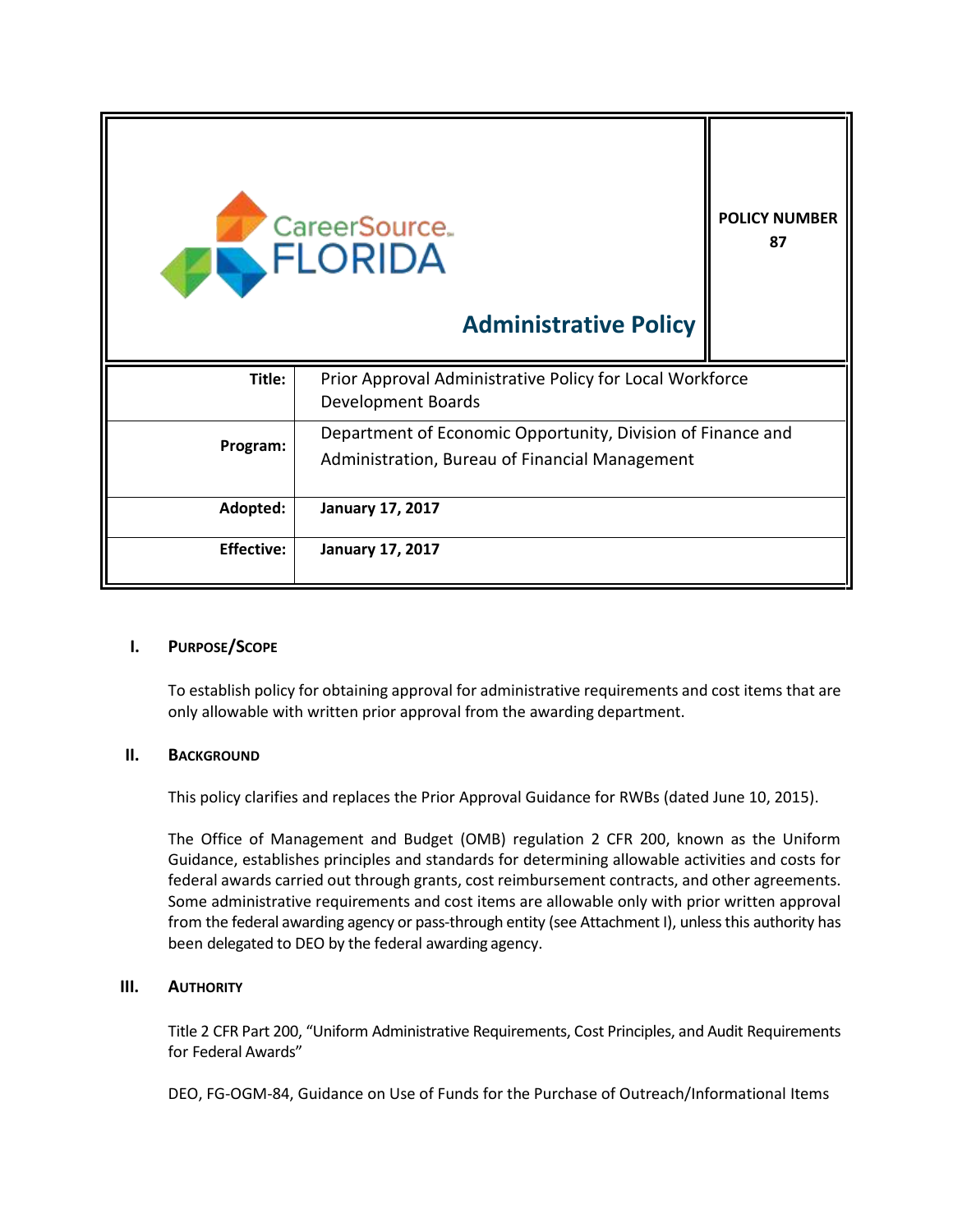### **IV. POLICIES AND PROCEDURES**

Subrecipients must follow the applicable federal regulations and CareerSource Florida administrative policy pertaining to prior approval for determiningwhen prior written approval must be obtained from the DEO Bureau of Financial Management. Prior approval by DEO is given based on the limited facts presented as justification for the proposed expenditure; therefore, should the actual expenditure not be in accordance with the facts presented or federal requirements, DEO may question or disallow the expenditure. Factors affecting this include, but are not limited to:

- Inadequate documentation;
- Failure to follow internal, state, or federal policies;
- Expenditure is not necessary and/or reasonable; or
- Failure to comply with applicable federal laws or regulations.

All requests for prior approval should be submitted by email to [PriorApprovalRequests@deo.myflorida.com.](mailto:PriorApprovalRequests@deo.myflorida.com) Once DEO Bureau of Financial Management receives all completed information, the requestor will receive email notification stating whether the request is approved or declined by the authorized official.

**Annual Prior Approval:** If a Local Workforce Development Board would like to receive an annual approval for purchases of outreach/informational items, a request should be submitted to the DEO Bureau of Financial Management using the form (See Attachment II).

**Prior Approval Requests:** The comprehensive list of these circumstances in which prior approval is required by the Uniform Guidance is located at 2 CFR 200.407, and in Attachment I. If prior approval is required, requestors must complete and submit the "Prior Approval Request Form," (see Attachment III).

Please note that the definition of participant support costs found in the Uniform Guidance at 2 CFR 200.75 does **not** apply to the employment and training programs funded by WIOA/WIA, TANF and SNAP, therefore costs of training and supportive services do not require priorapproval.

### **Funding Allowability**

Because some grants may have limitations, caution should be exercised when using costs pools and when making funding decisions. Local Workforce Development Boards must follow the special terms and conditions in the Notices of Fund Availability and make allowable funding decisions, as appropriate.

For example, Title 2 CFR 200.439(7) states that equipment and other capital expenditures are unallowable as indirect costs. This means that if prior approval is requested for a capital item and the funding source for that capital purchase is a cost pool that allocates in part to indirect costs, a funding decision must be made (and made a part of the prior approval request) to substitute an unrestricted funding source for the indirect cost allocation. By doing so, the subrecipient acknowledges that it is foregoing depreciation to indirect. However, if a capital item is purchased entirely with unrestricted funds, then depreciation expense determined in accordance with 2 CFR 200.436 may be allocated to indirect as well as direct funding sources.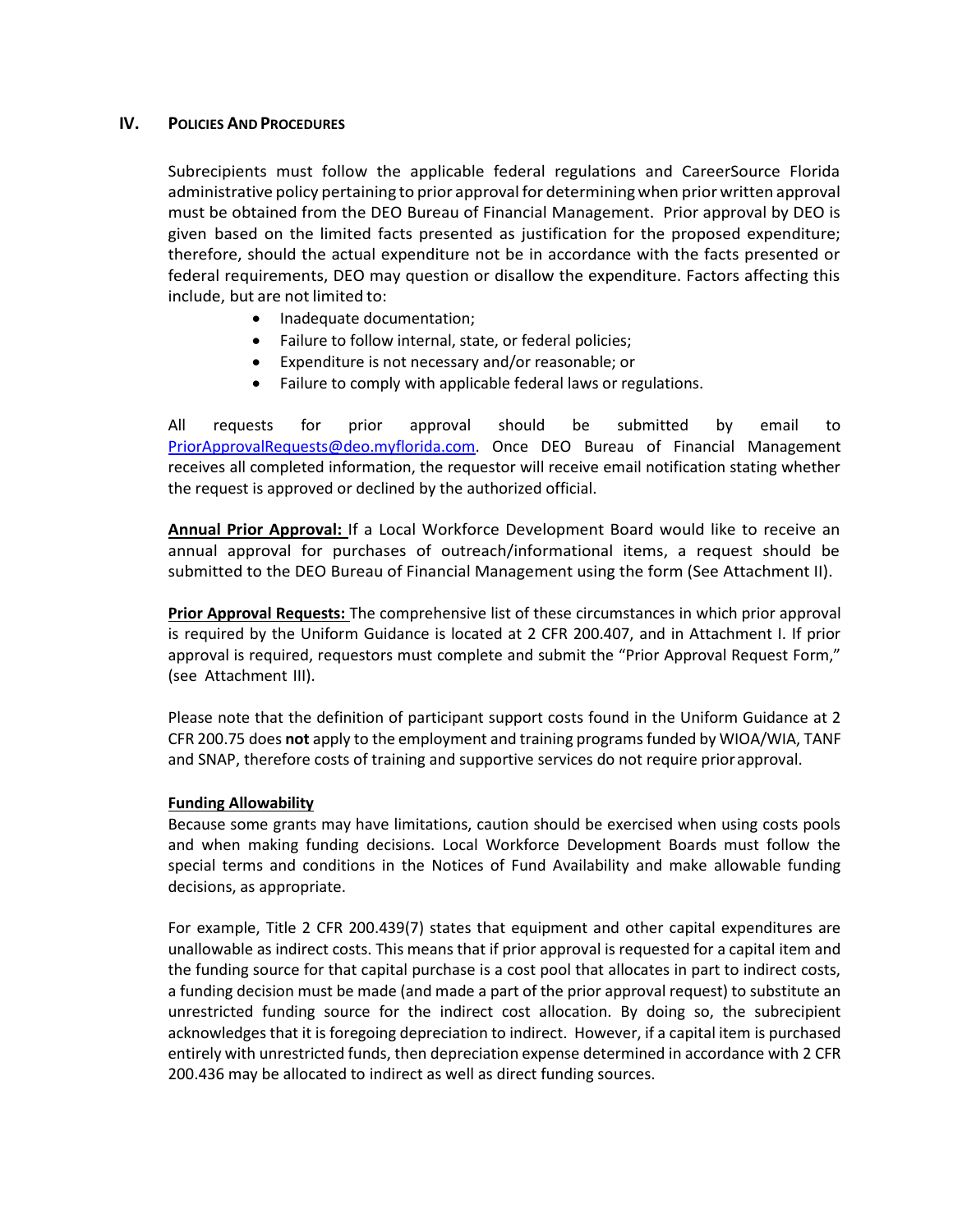### **Documentation**

Retain clear supporting documentation for all costs associated with prior approval requests in order to establish that the expenditure:

- Meets the cost principles (is necessary and reasonable for proper and efficient performance and administration of the grant);
- Is allocable to the grant based upon benefits received;
- Is authorized or not prohibited under state or local laws or regulations;
- Conformsto any limitations or exclusionsset forth in the Uniform Guidance, federal laws, terms and conditions of the federal award, or other governing regulations as to types or amounts of cost items; and
- Is consistent with policies, regulations, and procedures that apply.

DEO may request additional justification, especially if the purchase is of a large quantity or amount.

### **V. DEFINITIONS**

Prior Written Approval: Written approval by an "authorized official" evidencing prior consent.

Authorized Official: An appropriate member of management from the awarding agency (DEO). For purposes of this administrative policy, the DEO Bureau of Financial Management leader is the authorized official. For items requiring federal awarding agency approval, unless otherwise noted in the grant award, the grant officer is the authorized official.

### **VI. ATTACHMENTS**

Attachment I – Costs Items Requiring Prior Approval Attachment II – Annual Prior Approval Request Form Attachment III – Prior Approval Request Form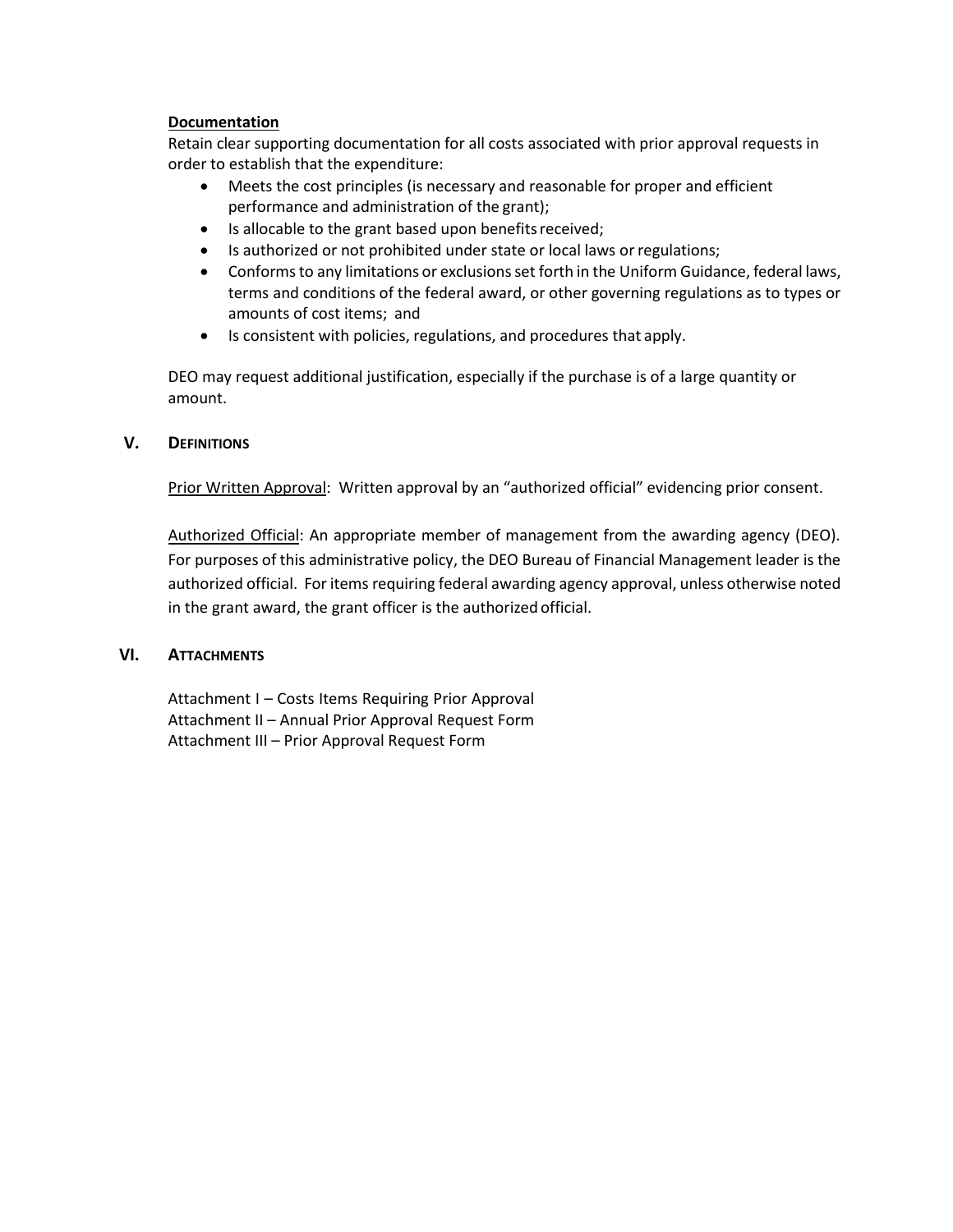### **Attachment I**

## Department of Economic Opportunity

# Cost Items Requiring Prior Approval

|                                              | <b>Uniform</b><br><b>Guidance</b> |                                                                                                                                                                                                                                                                                                                                          | <b>Approving</b>                                    |
|----------------------------------------------|-----------------------------------|------------------------------------------------------------------------------------------------------------------------------------------------------------------------------------------------------------------------------------------------------------------------------------------------------------------------------------------|-----------------------------------------------------|
| Item<br>Special or unusual costs (catch-all) | <b>Reference</b><br>200.407       | <b>Description</b><br>Ensure reasonableness and allocability                                                                                                                                                                                                                                                                             | Department <sup>(1)</sup><br>Federal                |
|                                              | Introductory<br>text              |                                                                                                                                                                                                                                                                                                                                          | awarding<br>agency                                  |
| Fixed amount awards                          | 200.201(b)(5)                     | Changes in principal investigator, project leader, project<br>partner, or scope of effort for fixed amount awards                                                                                                                                                                                                                        | <b>DEO</b>                                          |
| Cost sharing or matching                     | 200.306(c)                        | Unrecovered indirect costs may be included as part of<br>cost sharing or matching                                                                                                                                                                                                                                                        | Federal<br>awarding<br>agency                       |
| Cost sharing or matching                     | 200.306(d)                        | Donated buildings or land may be used for cost<br>sharing or matching for construction/facilities<br>acquisition projects or long-term use                                                                                                                                                                                               | Federal<br>awarding<br>agency                       |
| Cost sharing or matching                     | 200.306(d)(2)                     | With sufficient justification, the current fair market<br>value of donated building or land may be used even if<br>it exceeds the book value recorded in the accounting<br>records of the non-federal entity                                                                                                                             | Federal<br>awarding<br>agency                       |
| Program income                               | 200.307(e)(2)                     | Program income may be added to the award (note $-20$<br>CFR 683.200 requires the addition method to be used for<br>all program income earned under title I of WIOA and<br>Wagner-Peyser Act grants)                                                                                                                                      | Federal<br>awarding<br>agency                       |
| Program income                               | 200.307(e)(3)                     | Program income may be used to meet the cost sharing<br>or matching requirement of the federal award                                                                                                                                                                                                                                      | Federal<br>awarding<br>agency                       |
| Revision of budget and program plans         | 200.308(c)                        | Listed program or budget-related changes (2 CFR 2900.9<br>- In the DOL, approval of the budget as awarded does not<br>constitute prior approval of those items requiring prior<br>approval)                                                                                                                                              | Federal<br>awarding<br>agency                       |
| <b>Construction federal awards</b>           | 200.308(g)                        | Changes to scope or objective; need for additional<br>federal funds to complete the project; or a revision is<br>desired for which prior written approval requirements<br>may be imposed (2 CFR 2900.9 - In the DOL, approval<br>of the budget as awarded does not constitute prior<br>approval of those items requiring prior approval) | Federal<br>awarding<br>agency                       |
| Real property                                | 200.311(c)                        | Obtain disposition instructions for real property acquired<br>or improved under a federal award is no longer needed<br>for the originally authorized purpose                                                                                                                                                                             | <b>DEO</b>                                          |
| Equipment                                    | 200.313(a)(2)                     | Encumber the title of property acquired under a federal<br>award                                                                                                                                                                                                                                                                         | DEO                                                 |
| Equipment                                    | 200.313(e)                        | Instructions for disposition of equipment acquired under<br>a federal award that is no longer needed for the original<br>project or program or for other activities currently or<br>previously supported by a federal awarding agency                                                                                                    | Federal<br>awarding<br>agency                       |
| Intangible property                          | 200.315(a)                        | Encumber the title of property acquired under a federal<br>award                                                                                                                                                                                                                                                                         | Federal<br>awarding<br>agency                       |
| Fixed amount subawards                       | 200.332                           | Provide subawards based on fixed amounts up to the<br>Simplified Acquisition Threshold, provided that the<br>subawards meet the requirements for fixed amount<br>awards in §200.201                                                                                                                                                      | Federal<br>awarding<br>agency                       |
| Direct costs                                 | 200.413(c)                        | Direct charging of administrative and clerical staff<br>salaries                                                                                                                                                                                                                                                                         | Federal<br>awarding<br>agency                       |
| Compensation - personal services             | 200.430(i)(6)                     | Alternative proposal for personnel expense<br>documentation based on outcomes and milestones for<br>program performance                                                                                                                                                                                                                  | Federal<br>cognizant<br>agency for<br>indirect cost |
| Compensation - fringe benefits               | 200.431(i)(2)(ii)                 | Costs of abnormal or mass severance pay                                                                                                                                                                                                                                                                                                  | Federal<br>awarding<br>agency                       |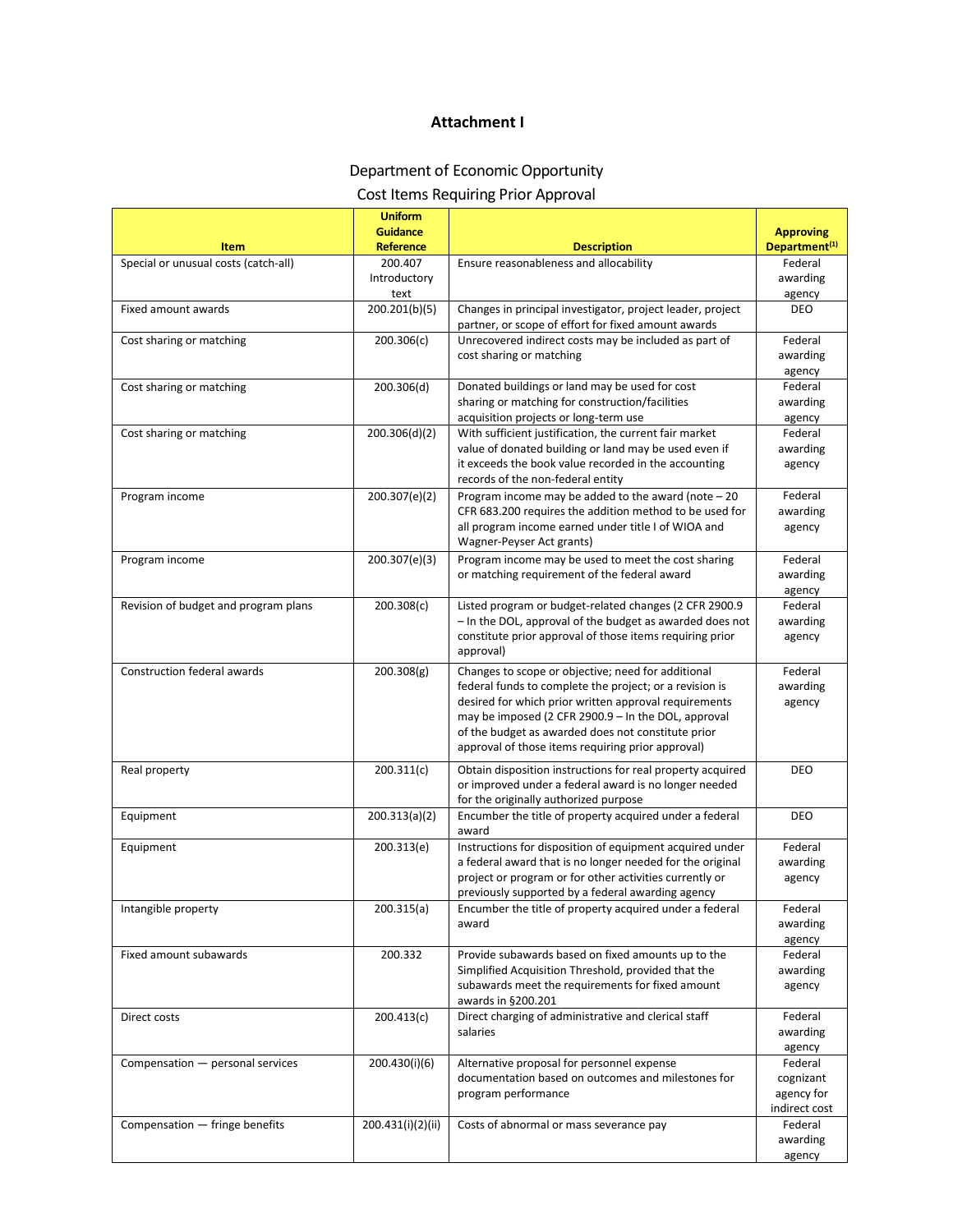| <b>Item</b>                                                                          | <b>Uniform</b><br><b>Guidance</b><br><b>Reference</b> | <b>Description</b>                                                                                                                                                                                                                                                                                                                                                                                                                                                  | <b>Approving</b><br>Department <sup>(1)</sup> |
|--------------------------------------------------------------------------------------|-------------------------------------------------------|---------------------------------------------------------------------------------------------------------------------------------------------------------------------------------------------------------------------------------------------------------------------------------------------------------------------------------------------------------------------------------------------------------------------------------------------------------------------|-----------------------------------------------|
| Compensation - fringe benefits                                                       | 200.431(i)(4)                                         | Severance payments to foreign nationals employed by<br>the non-federal entity outside the U.S., to the extent that<br>the amount exceeds the customary or prevailing<br>practices for the non-federal entity in the U.S.                                                                                                                                                                                                                                            | Federal<br>awarding<br>agency                 |
| Compensation - fringe benefits                                                       | 200.431(i)(5)                                         | Severance payments to foreign nationals employed by<br>the non-federal entity outside the U.S. due to the<br>termination of the foreign national as a result of the<br>closing of, or curtailment of activities by, the non-federal<br>entity in that country                                                                                                                                                                                                       | Federal<br>awarding<br>agency                 |
| <b>Entertainment costs</b>                                                           | 200.438                                               | Costs of entertainment, including amusement, diversion,<br>and social activities and any associated costs that have a<br>programmatic purpose (if not already authorized in the<br>approved budget for the federal award)                                                                                                                                                                                                                                           | Federal<br>awarding<br>agency                 |
| Equipment and other capital expenditures                                             | 200.439(b)(1)                                         | Direct charge capital expenditures for general purpose<br>equipment, buildings and land                                                                                                                                                                                                                                                                                                                                                                             | DEO                                           |
| Equipment and other capital expenditures<br>Equipment and other capital expenditures | 200.439(b)(2)<br>200.439(b)(3)                        | Capital expenditures for special purpose equipment<br>Capital expenditures for improvements to land,<br>buildings, or equipment which materially increase their<br>value or useful life (note - 20 CFR 683.235 states that<br>WIOA title I funds must not be spent on construction,<br>purchase of facilities or buildings, or other capital<br>expenditures for improvements to land or buildings,<br>except with the prior written approval of the<br>Secretary.) | DEO<br>DEO/<br>(USDOL)                        |
| <b>Exchange rates</b>                                                                | 200.440(a)                                            | Cost increases for fluctuations in foreign currency<br>exchange rates which results in the need for additional<br>federal funding                                                                                                                                                                                                                                                                                                                                   | Federal<br>awarding<br>agency                 |
| Fines, penalties, damages and other<br>settlements                                   | 200.441                                               | Costs resulting from non-Federal entity violations of,<br>alleged violations of, or failure to comply with, Federal,<br>state, tribal, local or foreign laws and regulations                                                                                                                                                                                                                                                                                        | Federal<br>awarding<br>agency                 |
| Fund raising and investment management<br>costs                                      | 200.442(a)                                            | Fund raising costs for the purposes of meeting the<br>Federal program objectives                                                                                                                                                                                                                                                                                                                                                                                    | Federal<br>awarding<br>agency                 |
| Goods or services for personal use                                                   | 200.445(b)                                            | Direct costs of housing (e.g., depreciation, maintenance,<br>utilities, furnishings, rent), housing allowances and<br>personal living expenses                                                                                                                                                                                                                                                                                                                      | Federal<br>awarding<br>agency                 |
| Insurance and indemnification                                                        | 200.447(b)(2)                                         | Costs of insurance or of contributions to any reserve<br>covering the risk of loss of, or damage to, federal<br>government property                                                                                                                                                                                                                                                                                                                                 | Federal<br>awarding<br>agency                 |
| Memberships, subscriptions, and<br>professional activity costs                       | 200.454(c)                                            | Costs of membership in any civic or community<br>organization                                                                                                                                                                                                                                                                                                                                                                                                       | DEO                                           |
| Organization costs                                                                   | 200.455                                               | Costs such as incorporation fees, brokers' fees, fees to<br>promoters, organizers or management consultants,<br>attorneys, accountants, or investment counselor in<br>connection with establishment or reorganization of an<br>organization                                                                                                                                                                                                                         | Federal<br>awarding<br>agency                 |
| Participant support costs                                                            | 200.456                                               | Direct costs for items such as stipends or subsistence<br>allowances, travel allowances, and registration fees paid<br>to or on behalf of participants or trainees (but not<br>employees) in connection with conferences, or training<br>projects (note – DEO does not consider supportive<br>services to be participant support costs)                                                                                                                             | Federal<br>awarding<br>agency                 |
| Pre-award costs                                                                      | 200.458                                               | Costs incurred prior to the effective date of the federal<br>award directly pursuant to the negotiation and in<br>anticipation of the federal award where such costs are<br>necessary for efficient and timely performance of the<br>scope of work                                                                                                                                                                                                                  | Federal<br>awarding<br>agency                 |
| Rearrangement and reconversion costs                                                 | 200.462(a)                                            | Direct cost for special arrangements and alterations<br>costs incurred specifically for a federal award (note<br>- 20 CFR 683.235 states that WIOA title I funds<br>must not be spent on construction, purchase of<br>facilities or buildings, or other capital expenditures<br>for improvements to land or buildings, except with<br>the prior written approval of the Secretary.)                                                                                 | DEO/<br>(USDOL)                               |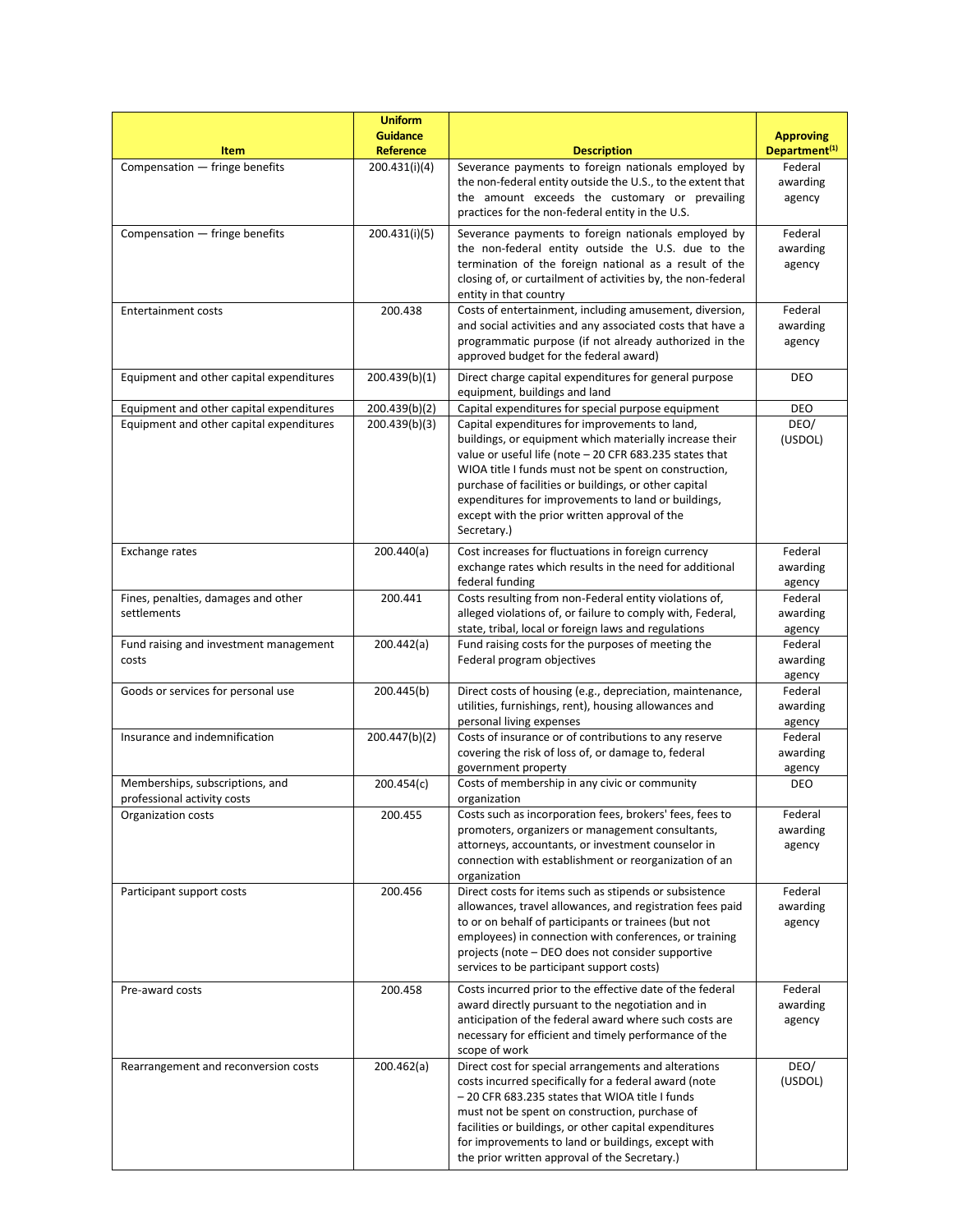|                                   | <b>Uniform</b><br><b>Guidance</b> |                                                                                                                                                                                                                                                                      | <b>Approving</b>              |
|-----------------------------------|-----------------------------------|----------------------------------------------------------------------------------------------------------------------------------------------------------------------------------------------------------------------------------------------------------------------|-------------------------------|
| <b>Item</b>                       | Reference                         | <b>Description</b>                                                                                                                                                                                                                                                   | Department <sup>(1)</sup>     |
| Selling and marketing costs       | 200.467                           | Direct costs of selling and marketing any products or<br>services when necessary for the performance of the<br>federal award                                                                                                                                         | Federal<br>awarding<br>agency |
| Student activity costs            | 200.469                           | Costs incurred for intramural activities, student<br>publications, student clubs, and other student<br>activities if the activities meet a program requirement<br>(see 2 CFR 2900.19)                                                                                | (USDOL)                       |
| Taxes (including Value Added Tax) | 200.470(c)                        | Use of the foreign government value added tax refunds<br>for approved activities under the federal award (where<br>the federal award has not expired)                                                                                                                | Federal<br>awarding<br>agency |
| Travel costs                      | 200.474(a)                        | Travel costs of governmental officials covered by<br>§200.444 (including Office of the Governor of a state or<br>the chief executive of a local government, state<br>legislature or similar local government body) when<br>specifically related to the federal award | <b>DEO</b>                    |
| Travel costs                      | 200.474(c)(2)                     | Travel costs of dependents of six months or more in<br>duration                                                                                                                                                                                                      | Federal<br>awarding<br>agency |

Notes:

(1) USDOL, ETA has delegated prior written approval authority to the state for its formula-funded programs. Title 20 CFR 683.200(b)(2) states that "Unless specified in the grant agreement, for those items requiring prior approval in the Uniform Guidance (e.g., selected items of cost, budget realignment), the authority to grant or deny approval is delegated to the Governor for programs funded under sec. 127 or 132 of WIOA or under the Wagner-Peyser Act.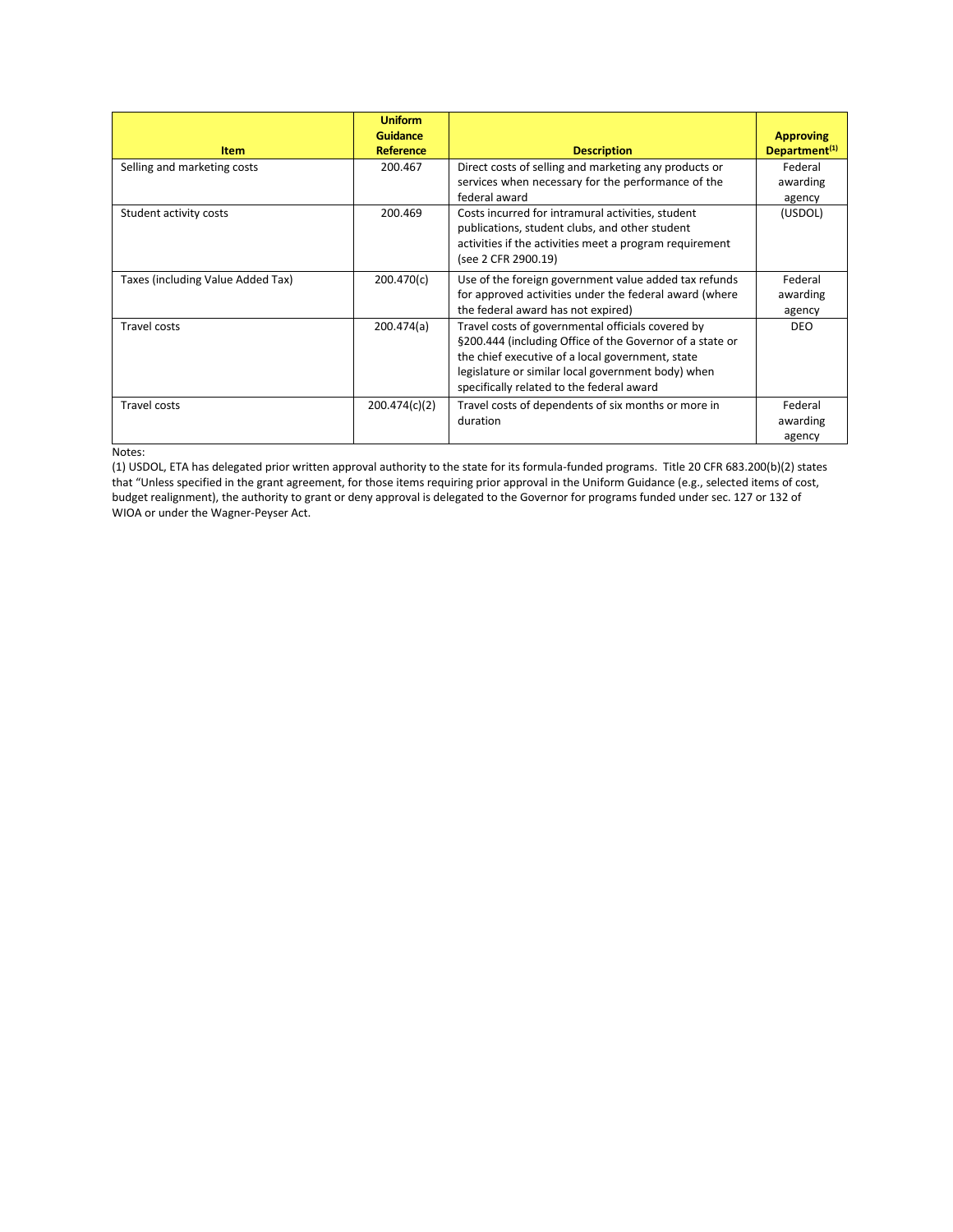# **Department of Economic Opportunity (DEO)**

**Annual Prior Approval Request Form**



**From \_\_\_\_\_\_\_\_\_\_\_\_\_\_\_\_ through \_\_\_\_\_\_\_\_\_\_\_\_\_\_\_\_\_**

| <b>LWDB Number and Name</b><br>Name / Title of Requestor Representative: |  |  |
|--------------------------------------------------------------------------|--|--|
| <b>DEO USE ONLY</b>                                                      |  |  |
| <b>Approved / Declined:</b>                                              |  |  |
| <b>Disposition Date:</b>                                                 |  |  |

Prior approval is only applicable for those funds directly allocated from DEO for which the Department has been granted prior approval authority from the appropriate federal agency. DEO's granting of prior approval is based on the limited information submitted with the request. The expenditure may still be questioned or disallowed. Factors that may be considered by a monitor or auditor include, but are not limited to: inadequate documenatation; failure to follow internal, state, or federal policies or procedures; expenditure is determined either not necessary or not reasonable; or noncompliance with applicable federal or state law or regulations.

|                                       |                                                                                                | <b>Annual Approval</b><br>Requested? | <b>Estimated Annual Total</b> |
|---------------------------------------|------------------------------------------------------------------------------------------------|--------------------------------------|-------------------------------|
| <b>Prior Approval Items</b>           | Reference                                                                                      | (Yes or No)                          | for Cost Item Activity        |
| Outreach/Informational Items          |                                                                                                |                                      |                               |
| Outreach/Informational Items          | Guidance on Use of Funds for<br>the Purchase of<br>Outreach/Informational Items<br>- FG-OGM-84 |                                      |                               |
| Items requested                       | <b>Anticipated Timeframe for</b><br><b>Distribution</b>                                        | <b>Anticipated Volume</b>            | <b>Anticipated Cost</b>       |
| Portfolios/folders                    |                                                                                                |                                      |                               |
| Pens/pencils                          |                                                                                                |                                      |                               |
| Flash drives                          |                                                                                                |                                      |                               |
| Tote bags                             |                                                                                                |                                      |                               |
| Exact message to be included on items |                                                                                                |                                      |                               |
| Intended recipients of the items      |                                                                                                |                                      |                               |
| Specific funding sources              |                                                                                                |                                      |                               |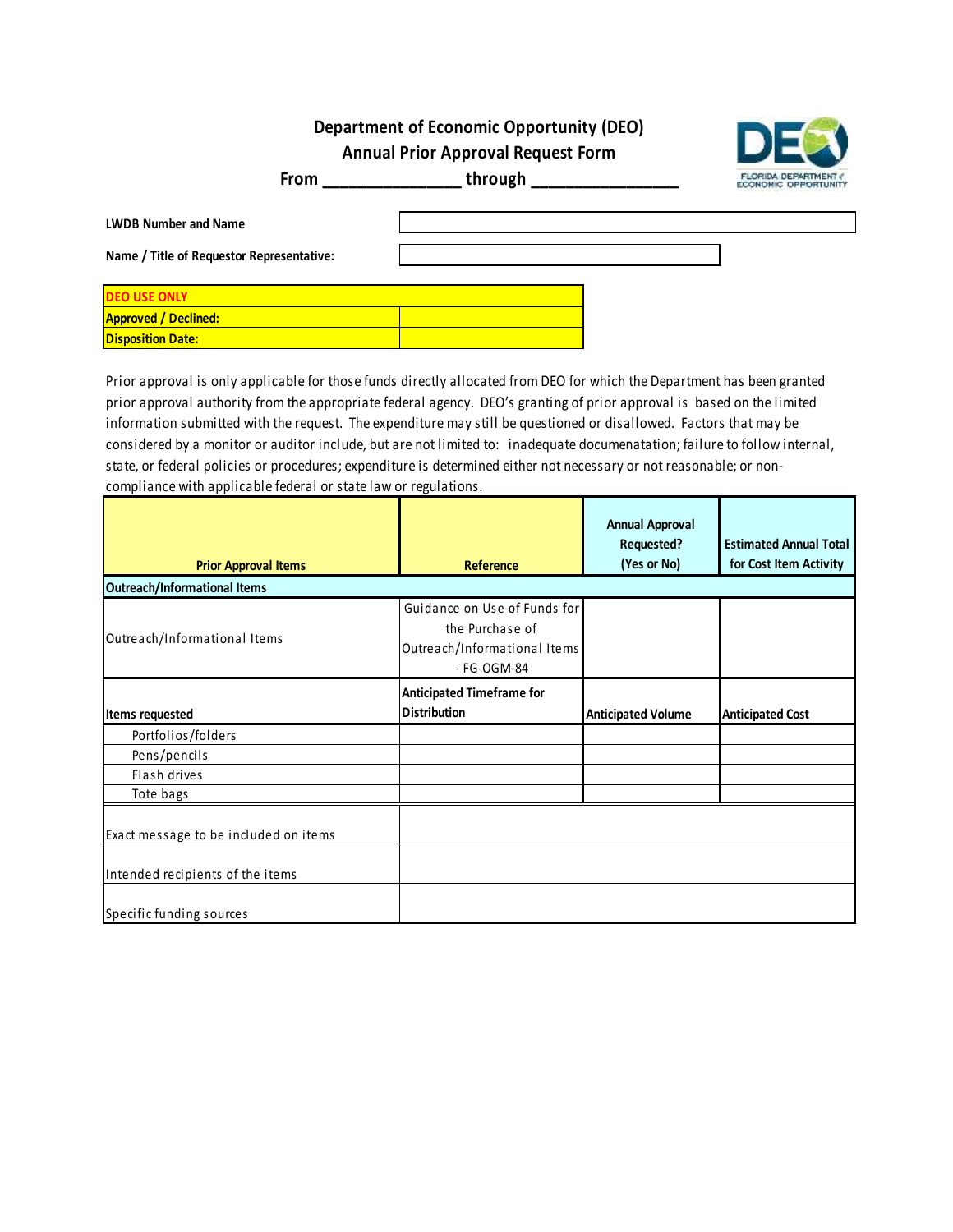### **Attachment III**



# **Department of Economic Opportunity (DEO) Prior Approval Request Form**

**For the Equipment and other capital expenditure cost items, this prior approval request form must be used for any expenditure that meets the lesser of the capitalization threshold established by the requestor or \$5,000. It is also used for all other prior approval requests not authorized by the annual prior approval available for a specific period.**

### **TO: DEO Financial Management**

| <b>Request Date:</b>                                                       |                         |
|----------------------------------------------------------------------------|-------------------------|
| <b>LWDB Number:</b>                                                        | #                       |
| <b>Name of Requesting Entity:</b>                                          |                         |
| <b>Local Capitalization Threshold:</b>                                     | Ś                       |
| <b>Prior Approval for:</b>                                                 |                         |
| <b>Total Amount Requested:</b>                                             | Ś                       |
| Is this a request for retro-active approval?<br>If yes, enter action date: | <b>Yes</b><br><b>No</b> |

### **Narrative Summary:**

*[Provide sufficient description and other information here for the specific prior approval requested to allow the Department to determine whether the request is necessary and reasonable for the program. For example, if you are requesting new equipment you would need to demonstrate the necessity of the addition, describe how you currently operate without the equipment, and explain how the addition of the equipment will enhance your productivity or reduce costs, an explanation of your cost/price analysis, etc.*

### **Cost Summary:**

*[Where applicable, provide estimated cost amount here. Include line item detail of expenditure(s), if needed. If more room is needed, please attach additional information to thisrequest form.* **\$**